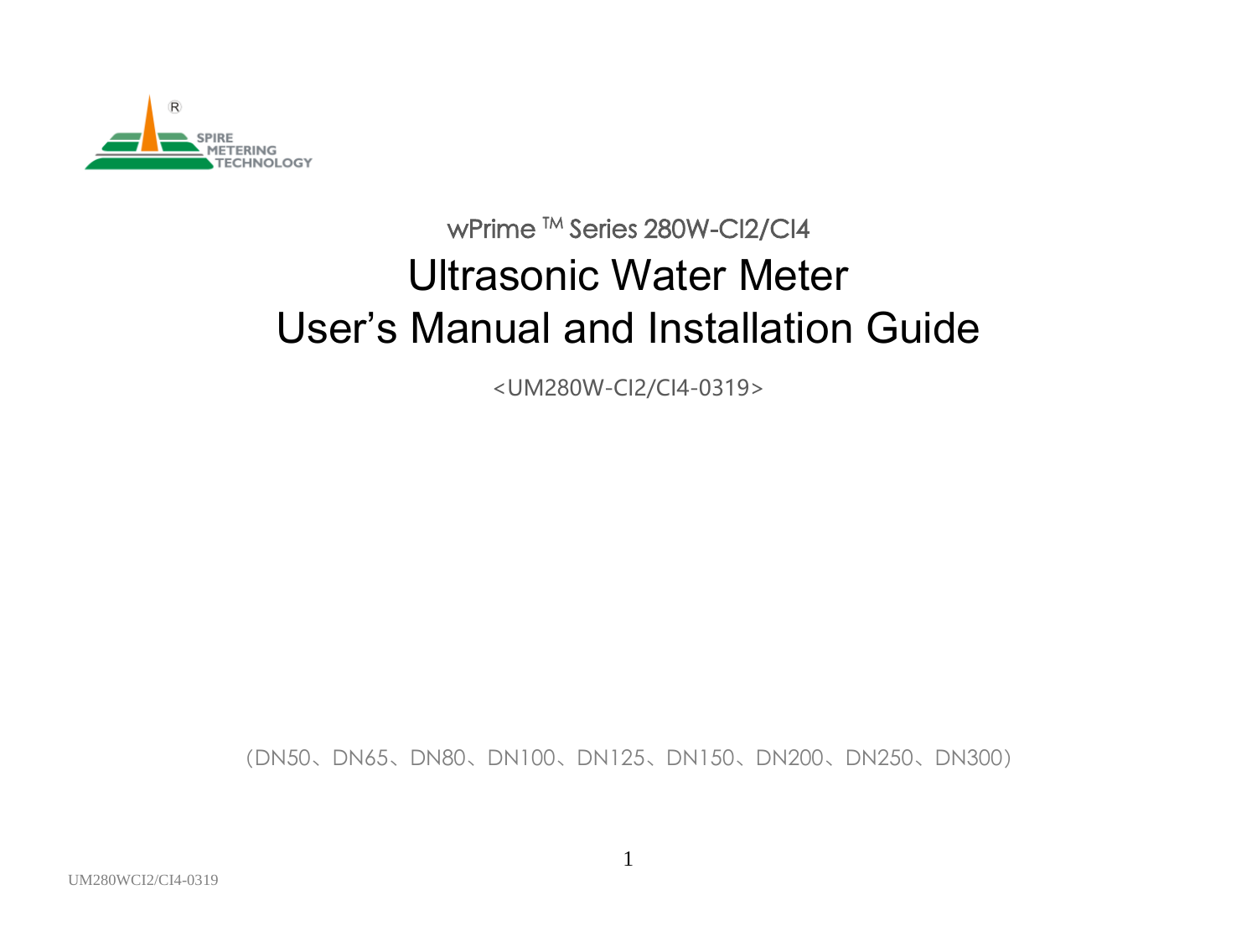### **I. General**

It is a metering instrument to continuously measure, record and display volume of water flowing through sensor by use of ultrasonic time difference method.

Please read this manual carefully before use, so as to use it to best advantage and avoid unnecessary loss. Features:

- $\Diamond$  Not affected by impurity, chemicals and magnetic materials in medium;
- $\Diamond$  No moving parts in measuring mechanism, free of wear and tear, and accuracy does not degrade over the life of the meter;
- $\Diamond$  Horizontally or vertically mounted;
- $\Diamond$  Low pressure drop;
- $\Diamond$  Employs Germany time measurement chip GP22 that time measurement accuracy reaches 22 psec.

#### **II. Composition**

It is composed of flow sensor, calculator, pipe fittings, etc., detailed as follows.

 $\Diamond$  DN50-DN300 Ultrasonic Water Meter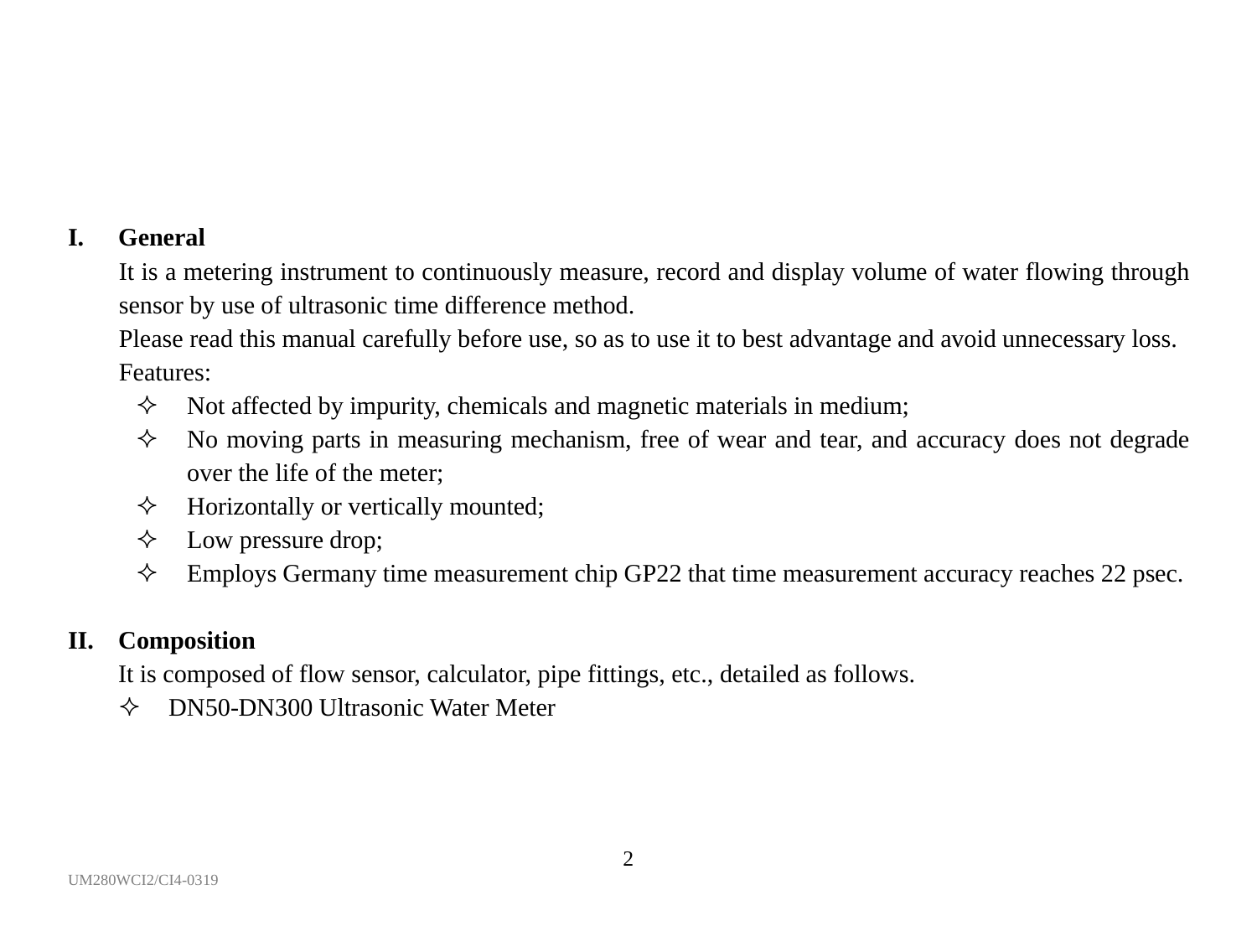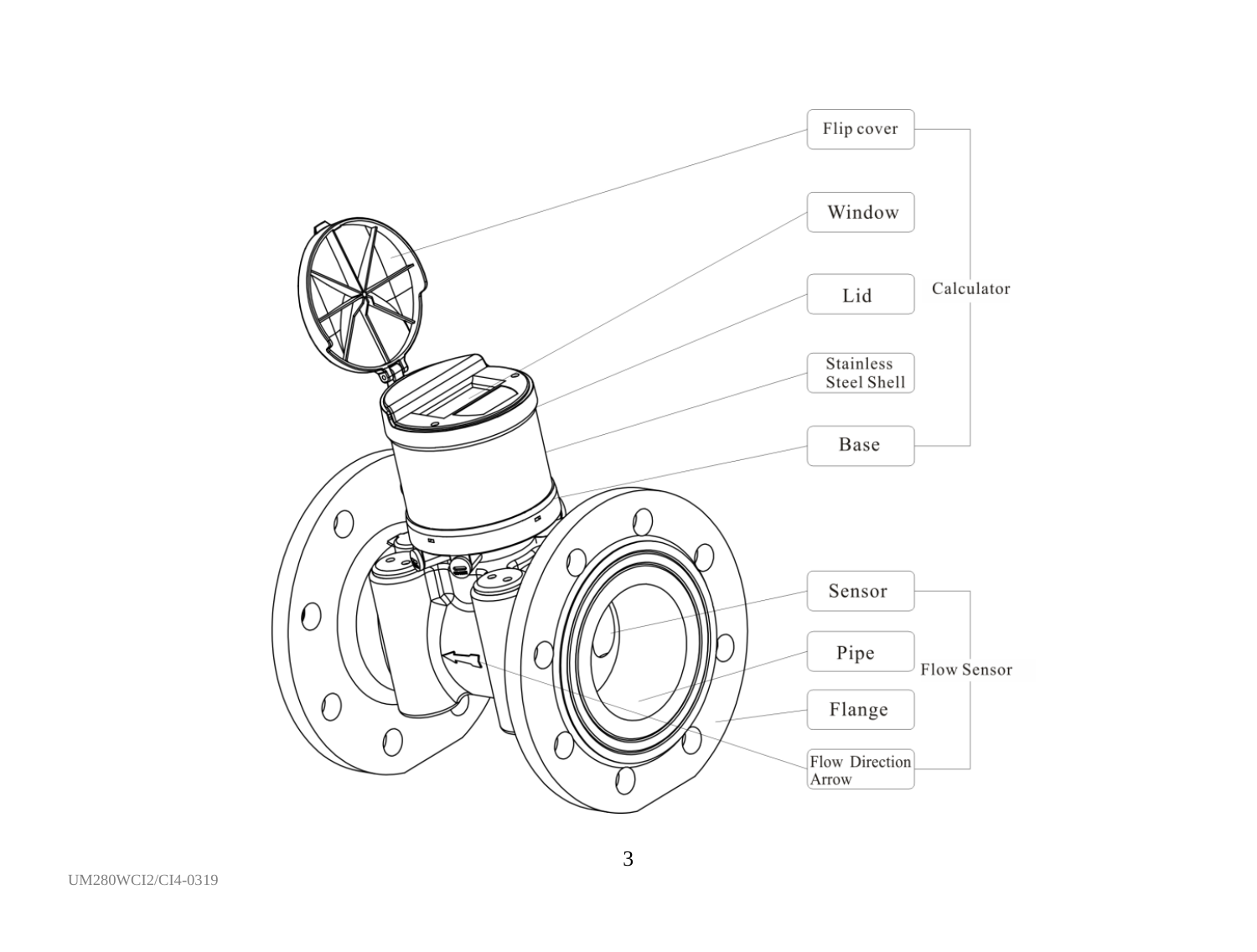#### **III. Display Functions**

wPrime TM Series 280W-CI2/CI4 Ultrasonic Water Meter has two main display interfaces:

- User Interface (A1 Interface):
- $\diamond$  Testing Interface (A2 Interface):

Their respective display contents and switch mode between interfaces are shown as follows:



2, Through the infrared tool can switch from the A2 interface to the A1 interface.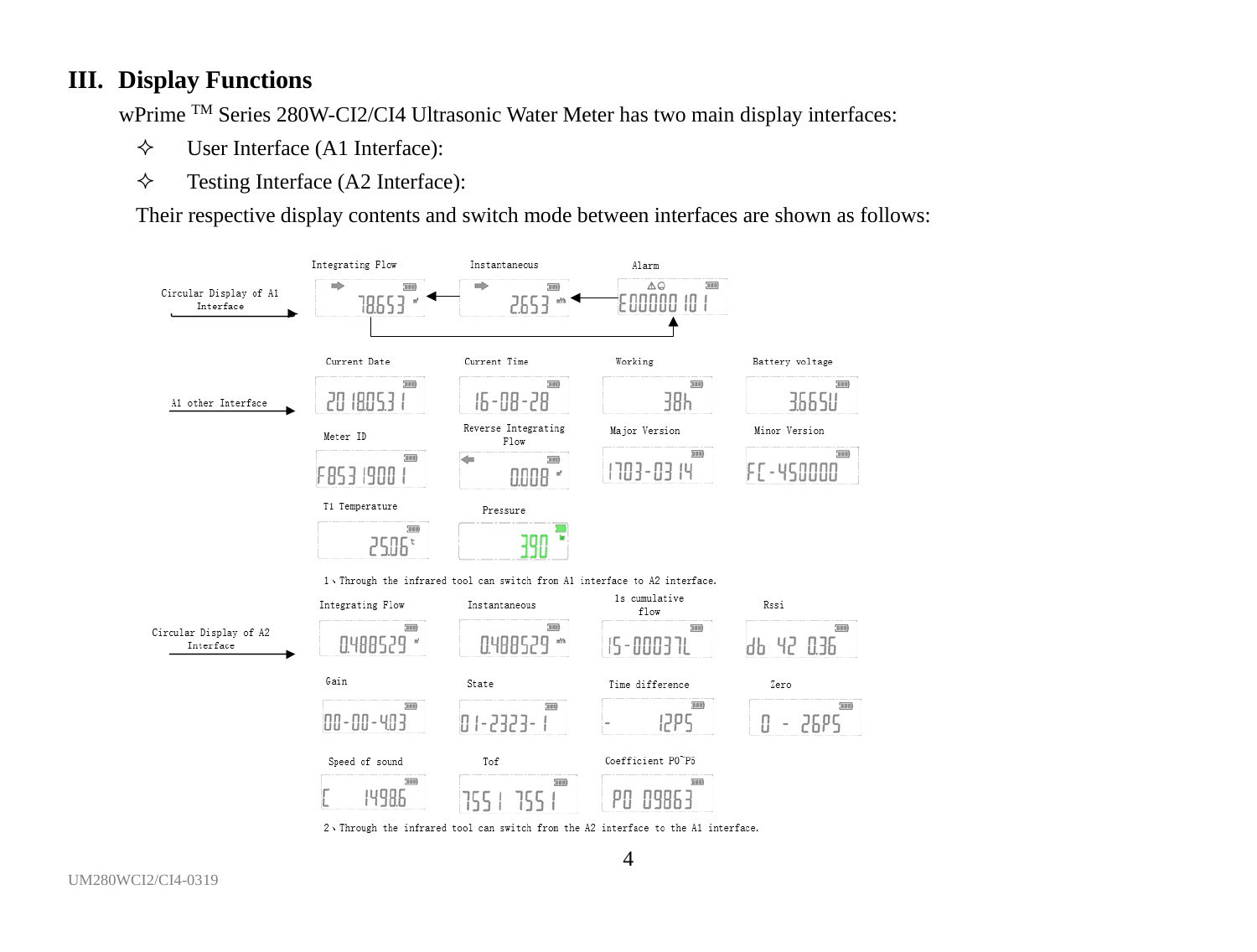*Note: 1. At 00:00:00, it will automatically jump from the A2 interface to the A1 interface for cyclic display; 2. The display interface of the meter is subject to change for customization or upgrading.*

## **IV. Technical Parameters**

 $\diamond$  DN50-DN300 technical parameters

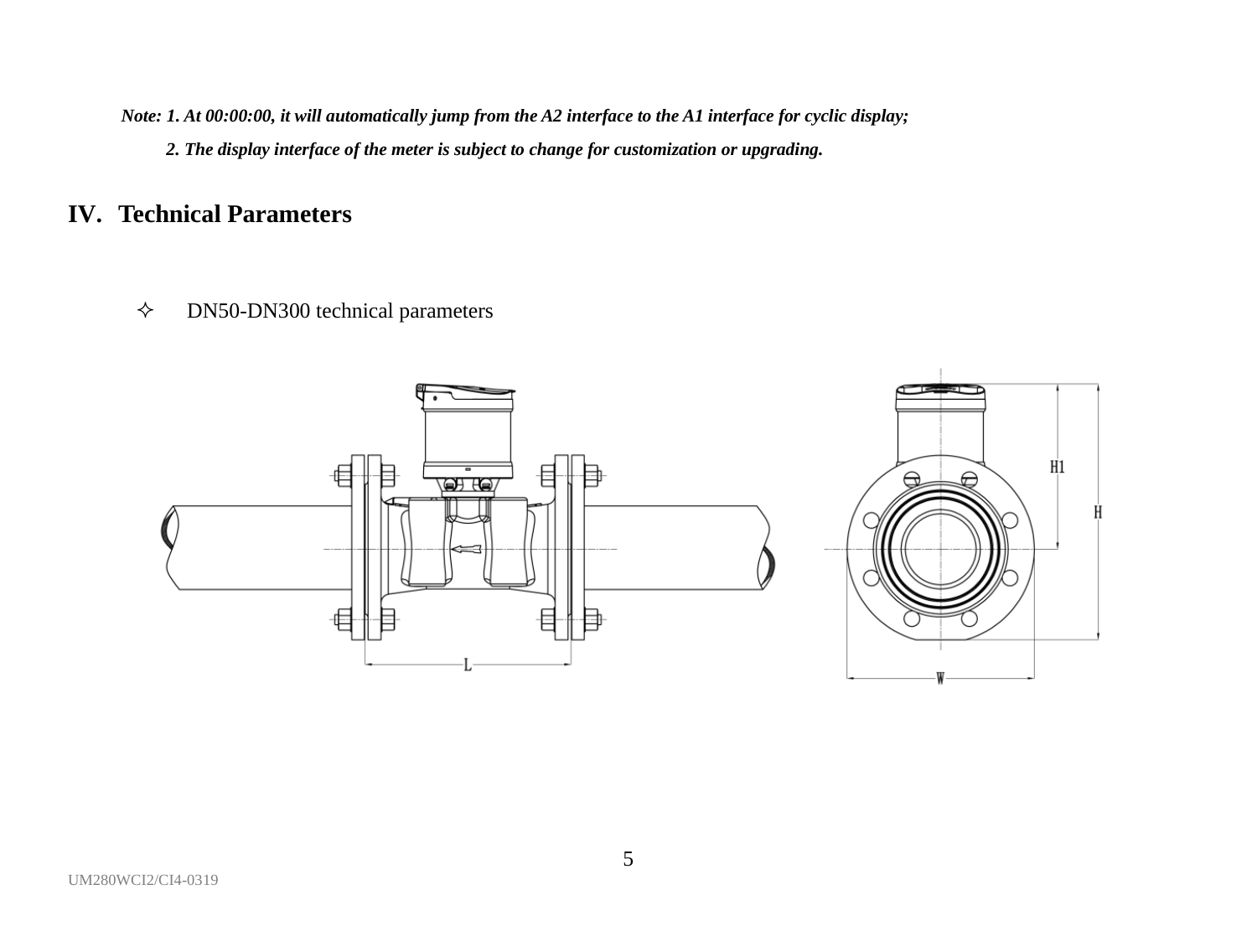|                                                            | <b>Nominal Diameter</b> | <b>DN50</b>                 | <b>DN65</b> | <b>DN80</b>                                   | <b>DN100</b> | <b>DN125</b> | <b>DN150</b>          | <b>DN200</b>                             | <b>DN250</b>   | <b>DN300</b> |
|------------------------------------------------------------|-------------------------|-----------------------------|-------------|-----------------------------------------------|--------------|--------------|-----------------------|------------------------------------------|----------------|--------------|
|                                                            |                         | 200                         | 200         | 225                                           | 250          | 250          | 300                   | 350                                      | 450            | 500          |
| Dimensio                                                   | W                       | 165                         | 182         | 201                                           | 221          | 245          | 284                   | 340                                      | 404            | 460          |
| n                                                          | H1                      | 224                         | 229         | 231                                           | 235          | 257          | 254                   | 273                                      | 327            | 345          |
|                                                            | H                       | 300                         | 310         | 320                                           | 335          | 370          | 385                   | 434                                      | 530            | 575          |
| Nominal Flow                                               | $Q_3$ (m <sup>3</sup>   | 25                          | 40          | 63                                            | 100          | 160          | 250                   | 400                                      | 630            | 1000         |
| Transitional<br>Flow<br>$Q_2(m^3/h)$                       |                         | 0.16                        | 0.25        | 0.4                                           | 0.64         |              | 1.6                   | 2.56                                     | $\overline{4}$ | 6.4          |
| Min Flow Rate $Q_1$ (m <sup>3</sup> /h)                    |                         | 0.1                         | 0.16        | 0.25                                          | 0.4          | 0.64         |                       | 1.6                                      | 2.56           | 4            |
| Sound Path                                                 |                         |                             | Dual-path   | Quad-path                                     |              |              |                       |                                          |                |              |
| Pipe Joint                                                 |                         |                             |             | Flange (Default: DIN)                         |              |              |                       |                                          |                |              |
| <b>Accuracy Class</b>                                      |                         | $\overline{2}$              |             | Environmental<br>Severity Class               |              | C            |                       | <b>Environment</b><br>A or B<br>al Class |                |              |
| Electromagnetic<br>E1<br>Range<br>$Q_3/Q_1 = 250$<br>Class |                         | Pressure Loss<br>Class etc. |             | $\triangle$ p63                               |              |              |                       |                                          |                |              |
| <b>Pressure Class</b>                                      |                         | MAP16, MAP10                |             | <b>Flow Field</b><br><b>Sensitivity Class</b> |              | U5/D3        | Temperature <br>Class |                                          | T50, T30       |              |

*Note: The above technical parameters are subject to change for customization.*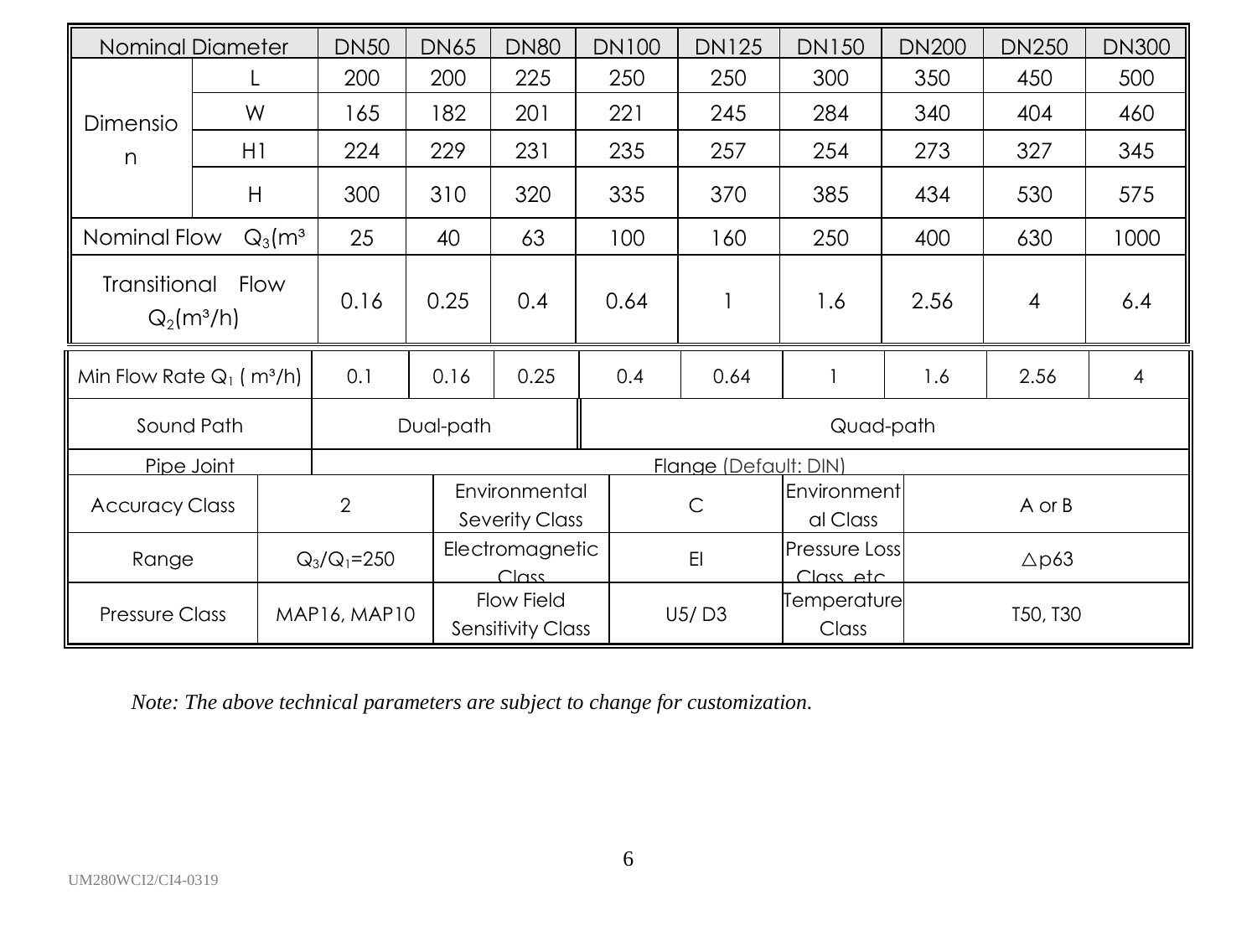## **V. Order Specifications**

wPrime TM Series 280W-CI2/CI4 Ultrasonic Water Meter:

|                                  | 280W - CI -                           |                |   |   |  |  |
|----------------------------------|---------------------------------------|----------------|---|---|--|--|
| <b>Meter Size</b>                |                                       |                |   |   |  |  |
| Metric                           | <b>English</b>                        |                |   |   |  |  |
| <b>DN50</b>                      | IN <sub>2</sub>                       |                |   |   |  |  |
| <b>DN65</b>                      | <b>IN2.5</b>                          |                |   |   |  |  |
| <b>DN80</b>                      | IN <sub>3</sub>                       |                |   |   |  |  |
| <b>DN100</b>                     | IN <sub>4</sub>                       |                |   |   |  |  |
| <b>DN125</b>                     | IN <sub>5</sub>                       |                |   |   |  |  |
| <b>DN150</b>                     | IN <sub>6</sub>                       |                |   |   |  |  |
| <b>DN200</b>                     | IN <sub>8</sub>                       |                |   |   |  |  |
| <b>DN250</b>                     | <b>IN10</b>                           |                |   |   |  |  |
| <b>DN300</b>                     | <b>IN12</b>                           |                |   |   |  |  |
|                                  |                                       |                |   |   |  |  |
| <b>Output Interface</b>          |                                       |                |   |   |  |  |
| Pulse                            |                                       | 0              |   |   |  |  |
| M-Bus                            |                                       | 1              |   |   |  |  |
| RS485/Modbus                     |                                       | $\overline{2}$ |   |   |  |  |
| <b>BACnet</b>                    |                                       | 3              |   |   |  |  |
| <b>RF</b> wireless               |                                       | 4              |   |   |  |  |
| <b>GPRS</b> wireless             |                                       | 5              |   |   |  |  |
| <b>GSM</b> wireless              |                                       | 6              |   |   |  |  |
| Other, please specify            |                                       | 7              |   |   |  |  |
|                                  |                                       |                |   |   |  |  |
| <b>Flange</b>                    |                                       |                |   |   |  |  |
| <b>DIN Flange</b>                |                                       |                | A |   |  |  |
| <b>ANSI Flange</b>               | B                                     |                |   |   |  |  |
| Other, please specify            |                                       |                | c |   |  |  |
|                                  |                                       |                |   |   |  |  |
| <b>Sensor Body Material</b>      | Ductile Iron (default for DN50-DN125) |                |   | 1 |  |  |
| 304 SS (optional for DN50-DN100) | 2                                     |                |   |   |  |  |
|                                  |                                       |                |   |   |  |  |
|                                  | Carbon Steel (for size >= DN250)<br>3 |                |   |   |  |  |
| <b>Unit System</b>               |                                       |                |   |   |  |  |

|        | ____ |  |
|--------|------|--|
| $\sim$ | . .  |  |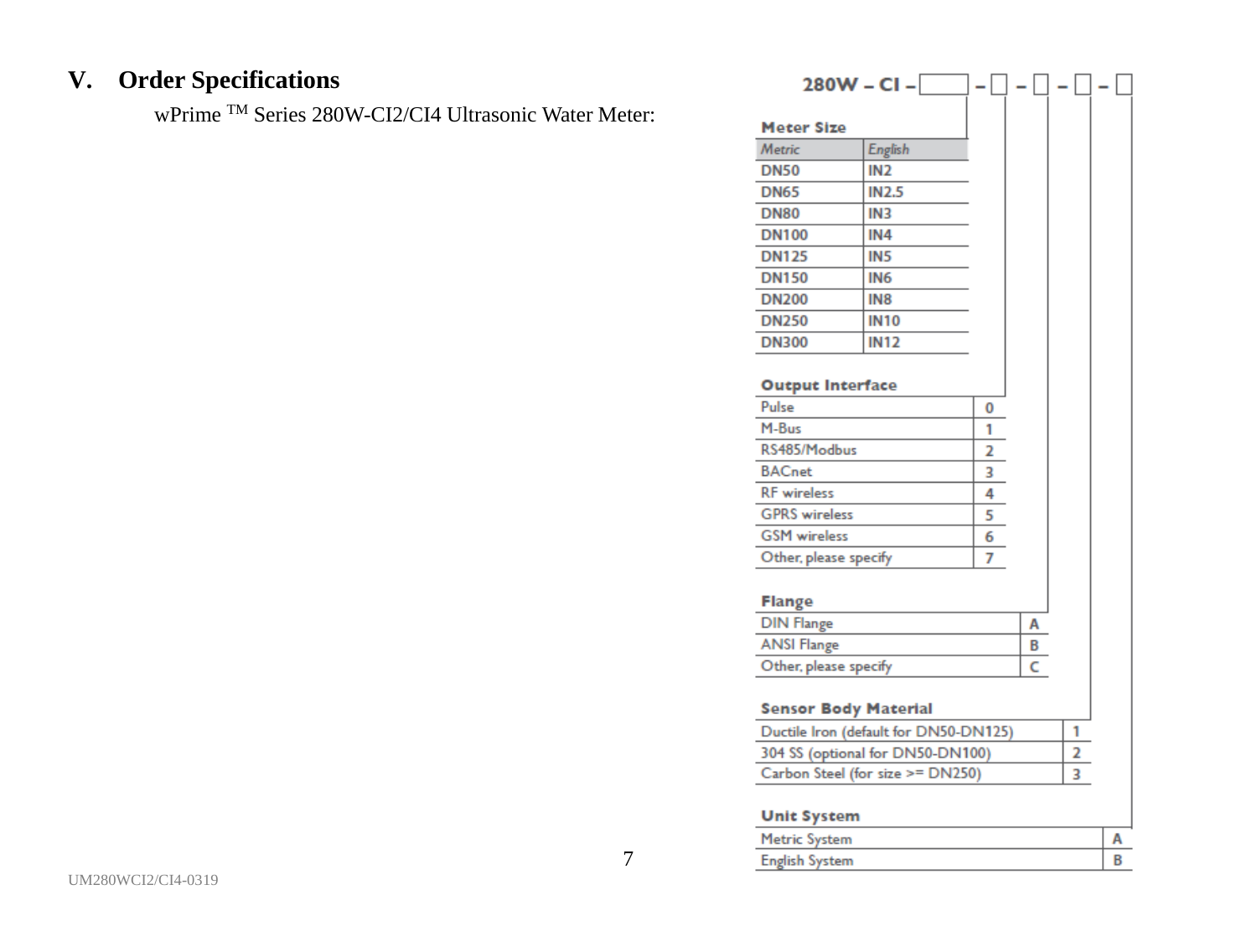## **VI. Interface/Communication**

The 280W-CI2/CI4 will have one of the many options output pre-selected when placing the order. This section will describe each output:

- Pulse Output
- Mbus output
- Modbus/BACnet/RS485 output
- Wireless output

## **Pulse Output (Battery Powered)**



Four wires, Yellow: PP+, Green:PP- ;Brown:PR+,White:PR-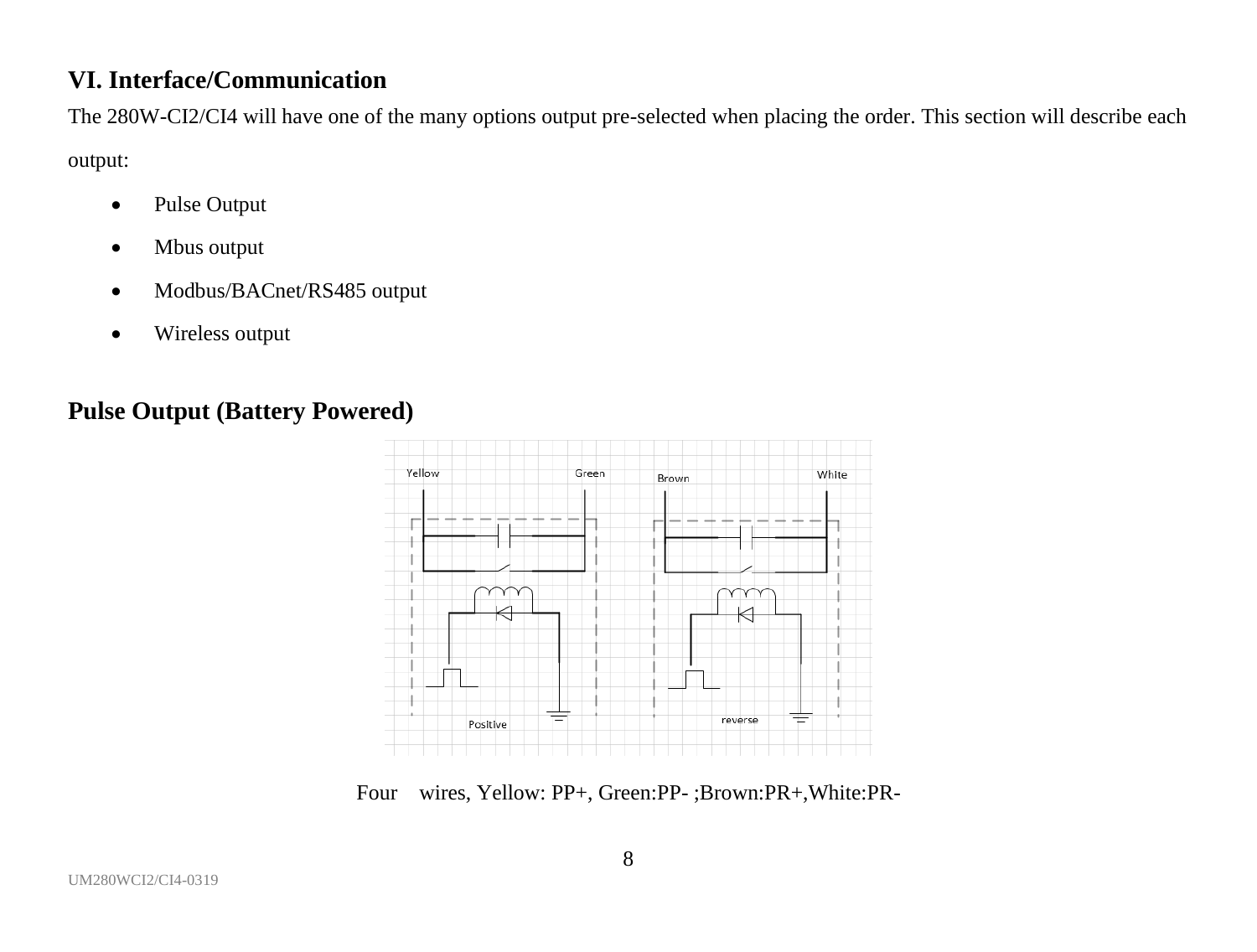Wire Size: AWG22

## **Pulse Output (External Power Supply)**

This opto-isolated digital output is an dry reed pipe pulse. The allowable voltage range for the pulse is 5-24 VDC. Consult the

instrument representative or Spire Metering if you are uncertain as to the proper diagram interpretation and wires details:



Six wires, red: VDC (12-24V), black: GND, white: PR+, Brown:PR-;yellow: PP+,Green:PP-Wire Size: AWG22

The following are the relevant parameters of the pulse:

| Parameter                       | Range of values                             |         |      |       |       |        |        | $\vert$ Default(<=DN25) $\vert$ Default(<=DN40) $\vert$ Default(<=DN80) $\vert$ Default(<=DN150) $\vert$ Default(<=DN300) $\vert$ Default(<=DN600) $\vert$ Default(=DN1000) |
|---------------------------------|---------------------------------------------|---------|------|-------|-------|--------|--------|-----------------------------------------------------------------------------------------------------------------------------------------------------------------------------|
| Update cycle                    | $8s^33600s$                                 | 60s     | 60s  | 60s   | 60s   | 60s    | 60s    | 60s                                                                                                                                                                         |
| pulse width(ms)                 | $10ms^21000ms$                              |         | 20   |       |       |        |        |                                                                                                                                                                             |
| Pulse interval (ms)             | $50 \text{ms}^2 4000 \text{ms}$             | 100     | 100  |       | 100   |        | 100    |                                                                                                                                                                             |
| Pulse single amount(metric)     | $2m^2$ 1m <sup>2</sup> 500L 100L 30L 10L 2L |         | 10L  | 30L   | 100L  | 500L   |        |                                                                                                                                                                             |
| Pulse single amount (GAL, AWWA) | 300GAL 150GAL 40GAL 10GAL<br>3GAL 0.5GAL    | 0. 5GAL | 3GAL | 10GAL | 40GAL | 150GAL | 300GAL |                                                                                                                                                                             |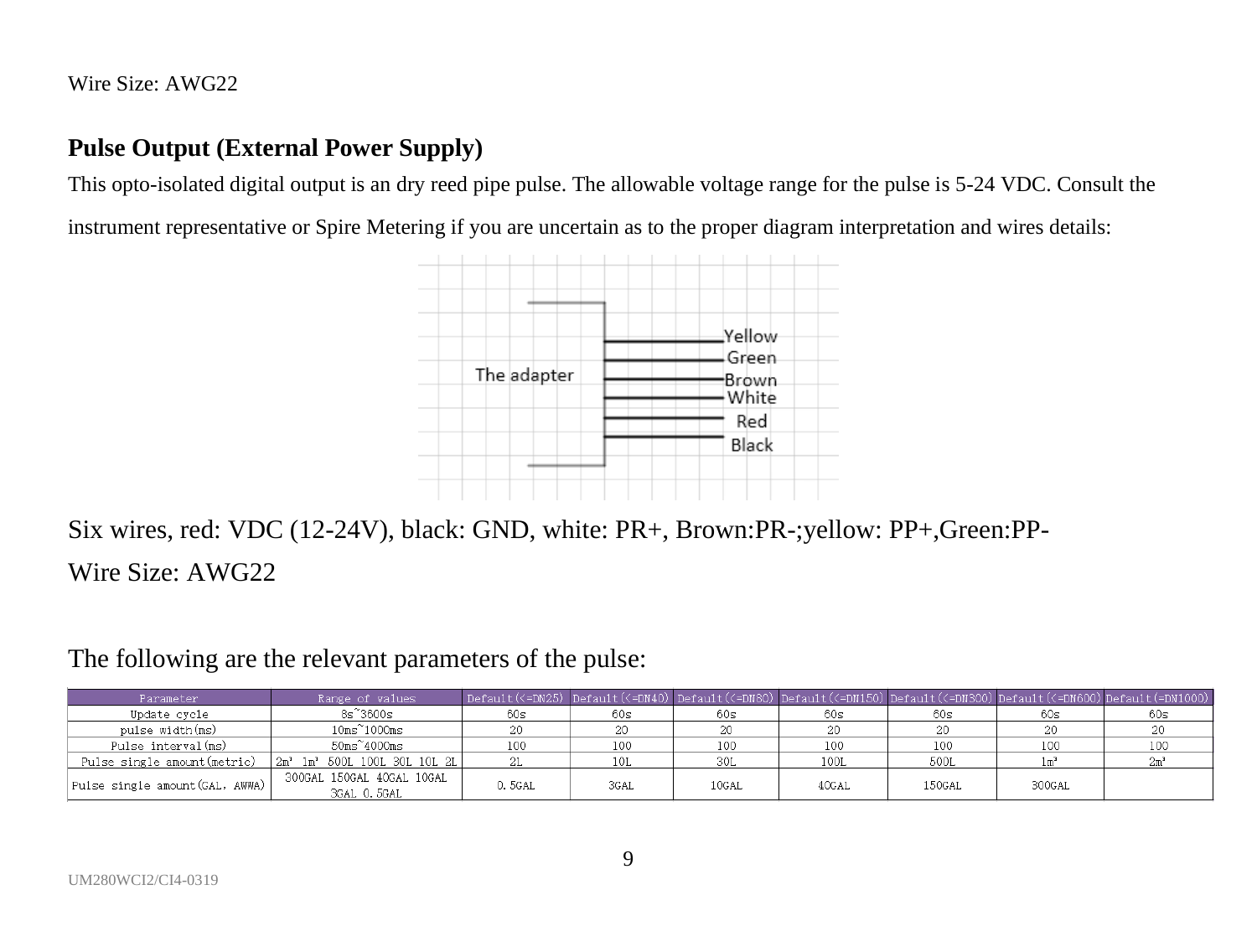#### **MBus/BACnet Output**

The M-Bus uses two wire cables which are going from the M-Bus Master / Repeater to each M-Bus device (bus structure). The M-Bus is polarity independent and needs no line termination resistors at the end of the cables.

Any cable type may be used as long as the cable is suitable for 42 V / 500 mA. Shielding is not necessary and not recommended since the capacity of the cable should be minimized.

In most cases a standard telephone cable is used which is a twisted-pair wire with a diameter of 0.8 mm each ( $2 \times 0.8$  mm). This type of cable should be used for the main wiring. For the wiring to the meters from the main wiring (last 1 … 5 m to the meter) a cable with smaller diameter may be used.

The M-Bus system is an European instrument "bus" standard designed for domestic metering devices, such as water meters, heat/water meters, gas meters, etc., to communicate with data centers. The "bus" simply uses two non-polarized wires to achieve a variety of options for reliable meter reading, remote diagnosis, remote control, incremental pricing, time-based pricing, batch service, prepaid billing, and more. This 'bus' system is both simple and economical to wire and implement.

A typical M-Bus AMR system consists of a number of M-Bus utility meters, several M-Bus concentrators, a GSM/GPRS Data Transmitter Unit (DTU) for each M-Bus concentrator, and a data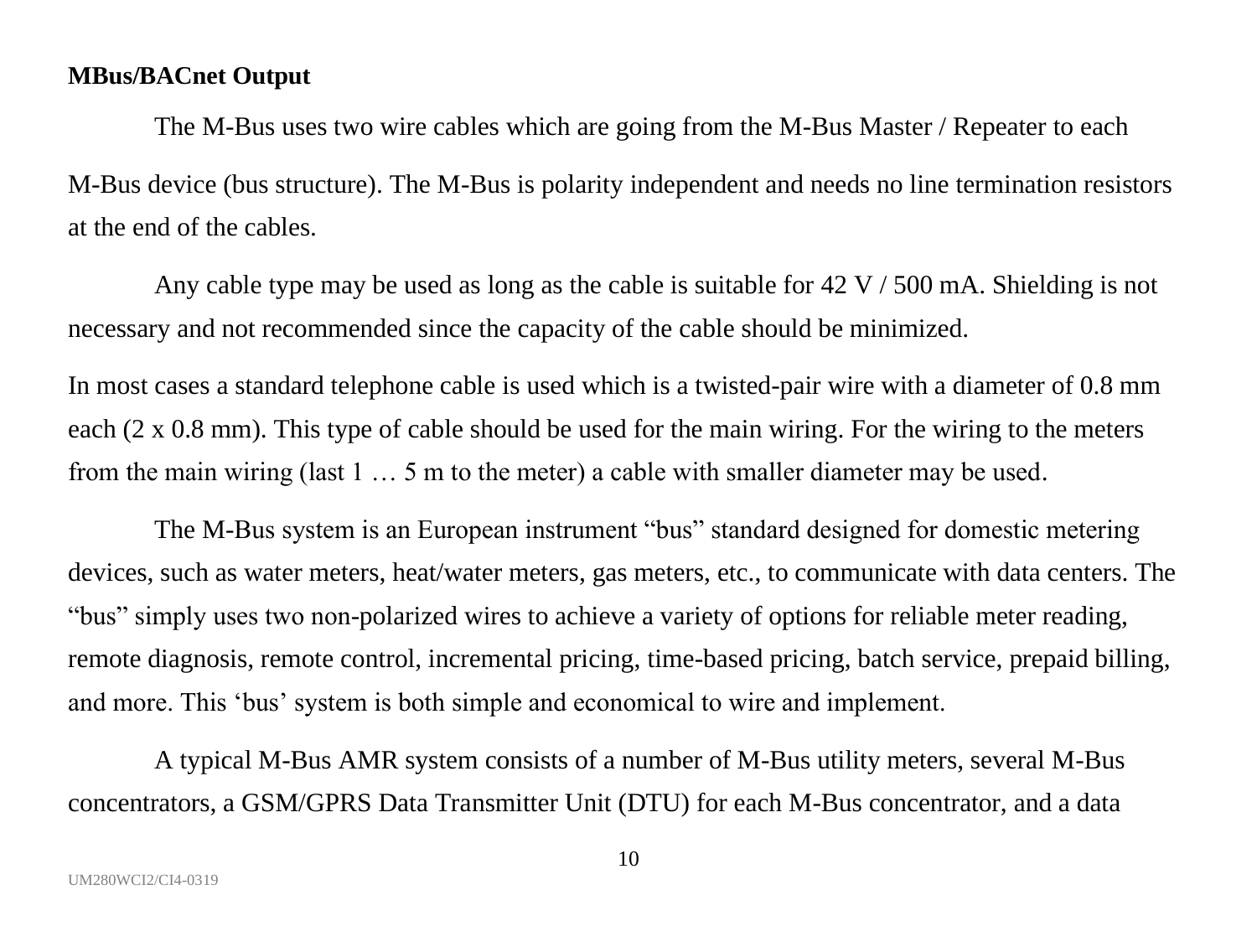center. The M-Bus Concentrator communicates with the data center computer through a GSM/GPRS network. The data center first issues a meter reading command and sends it to the network. The DTU receives the command and forwards it to the M-Bus concentrator. Then, the concentrator either replies to the command with requested data or passes the command to its submeters transparently.

Please note that you may not need the DTU unit if you can connect the M-Bus concentrator(s) to your computer directly. Alternatively, you may connect the concentrator(s) to your computer through TCP/IP network by using Ethernet-232 adapters. Similarly, you may connect the concentrator(s) to your BACnet or MODBUS network by using proper adapters.

The 280C Concentrators are used for an AMR system to facilitate the communication between the data center and the M-Bus utility meters of the AMR system. These concentrators support up to 280 meters 280W-CI. A wireless M-Bus concentrator is also available, where the M-Bus concentrator is affixed with a GSM/GPRS data transmitter unit (DTU).

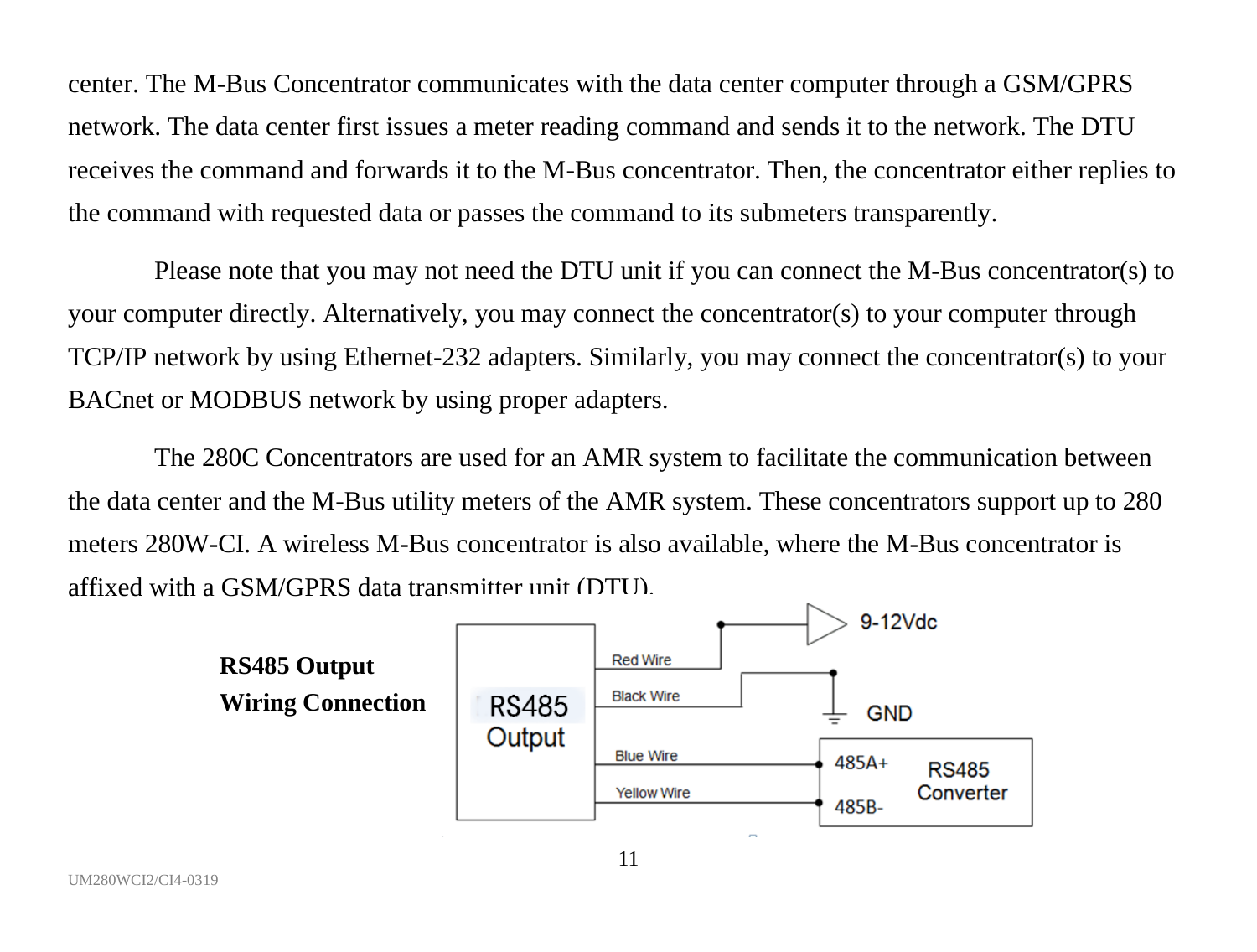Four wires, red: VDC (9-12V), black: GND, blue: TX+, yellow: TX-

Wire Size: AWG22

## **Modbus Output Wiring Connection**



Four wires, RED: VDC (9-12V), BLACK:GND, BLUE:A+, YELLOW:B-

The 280W-CI2/CI4 meter is equipped with MODBUS serial communications to volume rate data, volume data in a variety of engineering units. You select the engineering units you wish to use by mapping to the appropriate registers.

This document provides a suggested list of registers to use.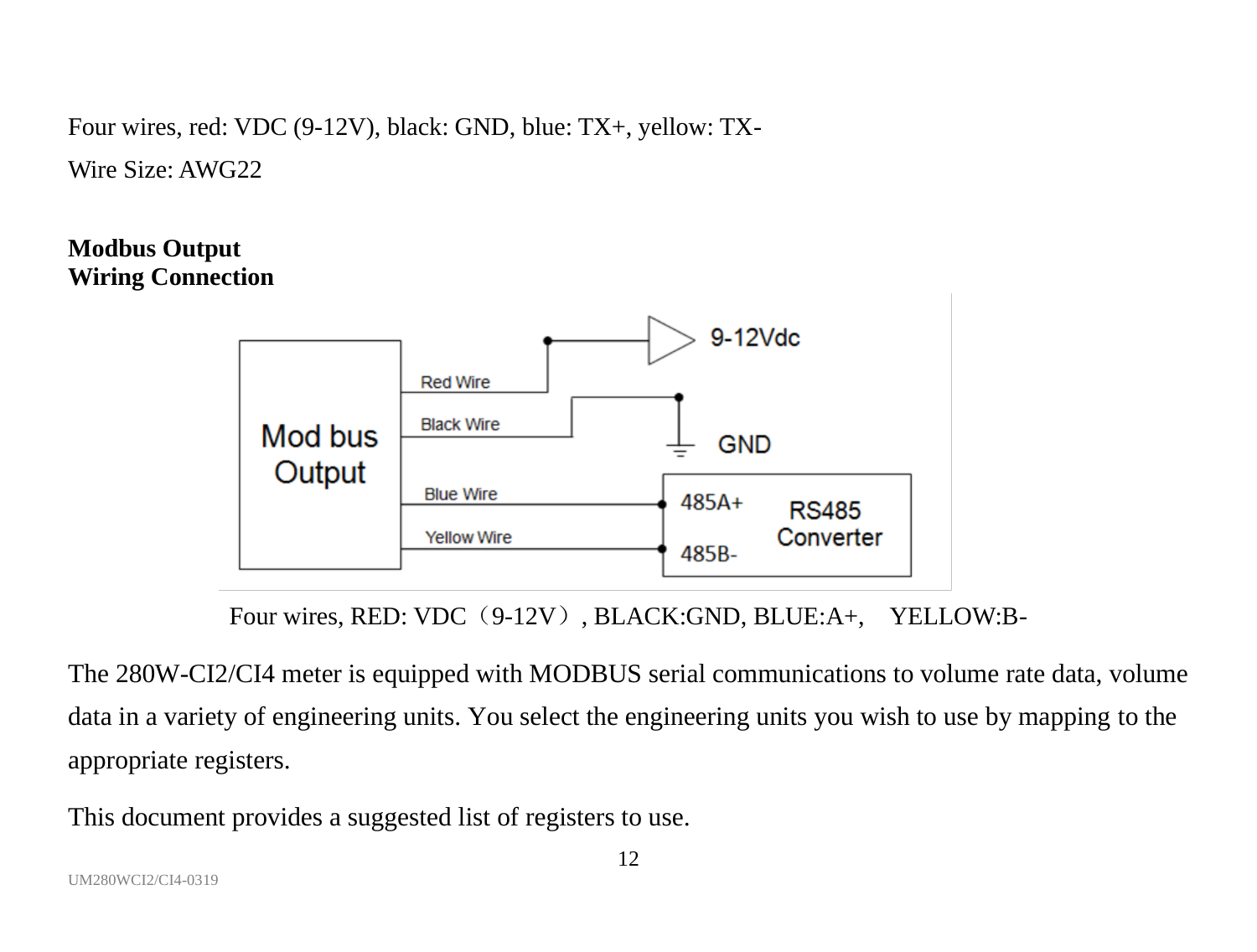## **Modbus Register Format and Networking Information:**

MODBUS RS485, 2-wire (half-duplex) serial output is master/Slave communication architecture with the 280W meter being the slave.

With the MODBUS module option, the 280W supports standard MODBUS protocol:

- Baud Rate: 9600 bps
- Checksum: None
- Data bit: 8 bits
- Stop bit: 1 bit
- 1. All registers are 16 bit MODBUS Holding Registers.
- 2. MODBUS Holding Registers are used in 4 different ways.
	- •As an Analog Value: In some cases these values are scaled by multiplying the register contents by a fixed multiplier.
	- •As a status or mode indicator where the register value can be "1" or "2"...etc.
	- •As a control register where the host can write a value.
	- •Registers are described below in the registers table.

# •

## **Modbus Register Table**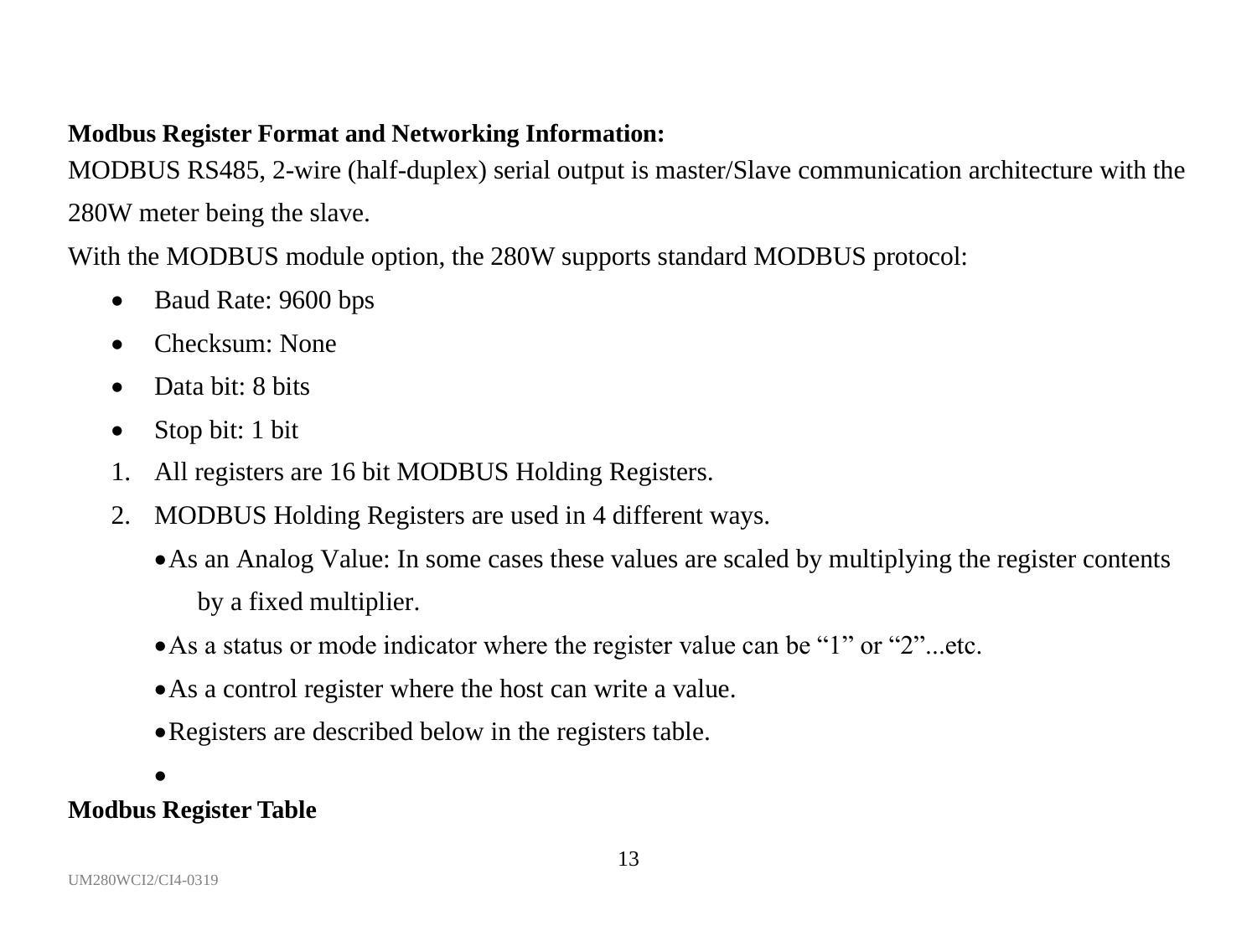| Register  | $#$ of    | Variable Name            | Data Type      | <b>Notes</b>                     |
|-----------|-----------|--------------------------|----------------|----------------------------------|
| Address   | registers |                          |                |                                  |
| 0001-0002 | 2         | <b>Flow Rate</b>         | <b>LONG</b>    | *                                |
| 0003-0003 | 1         | Flow Rate Unit           | <b>INTEGER</b> | $\ast$                           |
| 0004-0005 | 2         | Power                    | <b>LONG</b>    | *                                |
| 0006-0006 | 1         | Power Unit               | <b>INTEGER</b> | *                                |
| 0007-0008 | 2         | <b>Flow Total</b>        | <b>LONG</b>    | *                                |
| 0009-0009 | 1         | Flow Total Unit          | <b>INTEGER</b> | *                                |
| 0010-0011 | 2         | <b>Heat Energy Total</b> | <b>LONG</b>    | *                                |
| 0012-0012 | 1         | Heat Energy Total Unit   | <b>INTEGER</b> | *                                |
| 0013-0014 | 2         | Cold Energy Total        | <b>LONG</b>    | *                                |
| 0015-0015 | 1         | Cold Energy Total Unit   | <b>INTEGER</b> | *                                |
| 0016-0017 | 2         | T1 /Supply Temp          | <b>LONG</b>    | x0.01degC                        |
| 0018-0019 | 2         | T2 /Return Temp          | <b>LONG</b>    | x0.01degC                        |
| 0020-0020 | 1         | <b>State</b>             | <b>INTEGER</b> |                                  |
| 0021-0022 | 2         | Working Time             | <b>LONG</b>    | Unsigned. second                 |
| 0023-0024 | 2         | Clock                    | <b>BCD</b>     | Writable. 3bytes BCD for second, |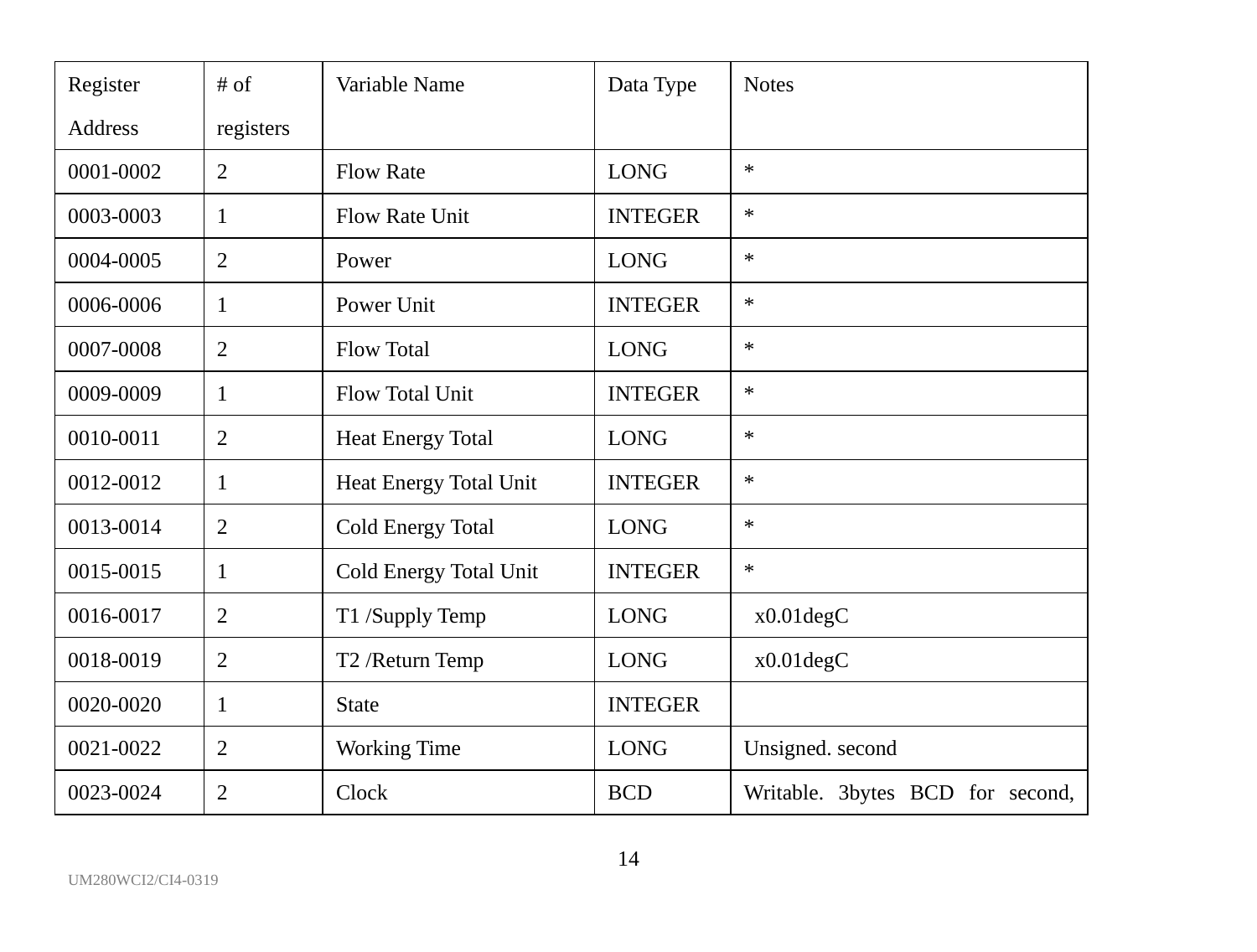|           |                |                               |                | minute and hour. Low on left         |
|-----------|----------------|-------------------------------|----------------|--------------------------------------|
| 0025-0026 | $\overline{c}$ | Date                          | <b>BCD</b>     | Writable. 4bytes BCD for day, month  |
|           |                |                               |                | and year. Low on left                |
| 0027-0027 | 1              | $4-20mA$<br>output<br>current | <b>INTEGER</b> | x0.01mA                              |
|           |                | value                         |                |                                      |
| 0028-0029 | 2              | Flowrate/Energy<br>rate<br>at | <b>LONG</b>    | Unit similar to (0003)               |
|           |                | 4mA                           |                |                                      |
| 0030-0031 | 2              | Flowrate/Energy rate at       | <b>LONG</b>    | Unit similar to (0006)               |
|           |                | 20mA                          |                |                                      |
| 0032-0032 | 1              | <b>Size</b>                   | <b>LONG</b>    | mm (saved in flash)                  |
| 0033-0034 | 2              | SN#                           | <b>BCD</b>     | High on left                         |
| 0035-0035 | 1              | <b>MODBUS ADDR</b>            | <b>INTEGER</b> | Writable (saved in flash), default 1 |
| 0036-0036 | 1              | Meter Type                    | <b>INTEGER</b> | BIT0=0:water meter                   |
|           |                |                               |                | $BIT0=1$ :heat meter                 |
|           |                |                               |                | (saved in flash)                     |
| 0037-0037 | 1              | Comm Mode Select              | <b>INTEGER</b> | Writable.                            |
|           |                |                               |                | 0 - 9600/MODBUS<br>$(Default)$ :     |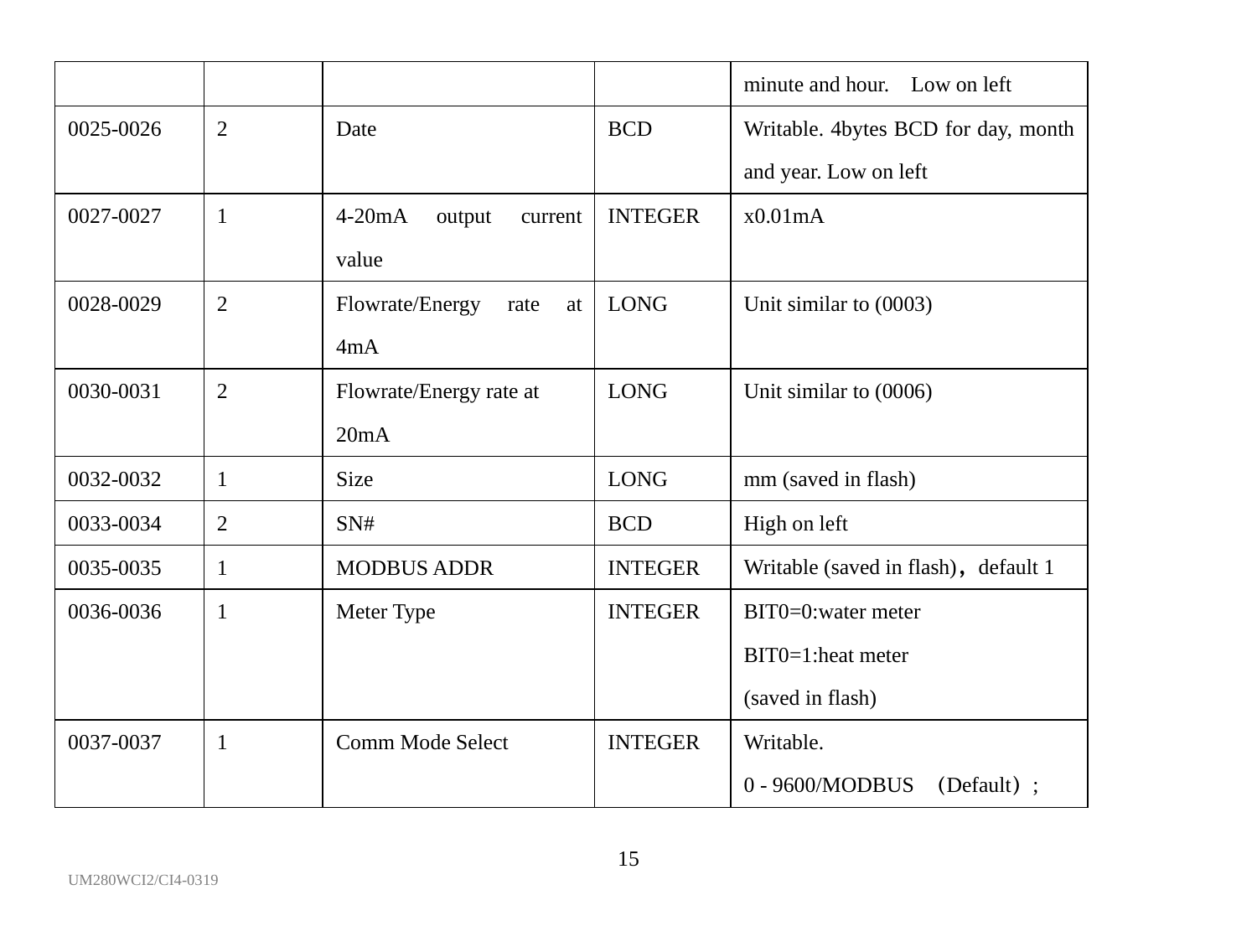|           |                         |                | 1-2400/Mbus** |
|-----------|-------------------------|----------------|---------------|
| 0038-0038 | <b>Firmware Version</b> | <b>INTEGER</b> | Hex           |

Data Format

For LONG data, it has 32bits. Thus, two registers are used to store a LONG. The first register (lower address) is for the lower 16bits of the data. The second register (higher address) is for the higher 16bits of the data.

**\*\* Use factory software to change the communication protocol. If you set the Communication Mode to 1, and set the duration to 6556, then the meter will switch to M-Bus protocol. Resetting the external power will switch the mode back to MODBUS protocol.**

#### **Wireless Output**

The 280W-CI2/CI4 could be remotely monitored with its robust and reliable wireless module. This module can be RF (for short distances, less than 2K feet), GPRS or GSM. All the data can be monitored and analyzed using our software.

For details on the wireless interface, please consult with our tech support department by phone at +1978-263-7100 or by email at [support@spiremt.com.](mailto:support@spiremt.com)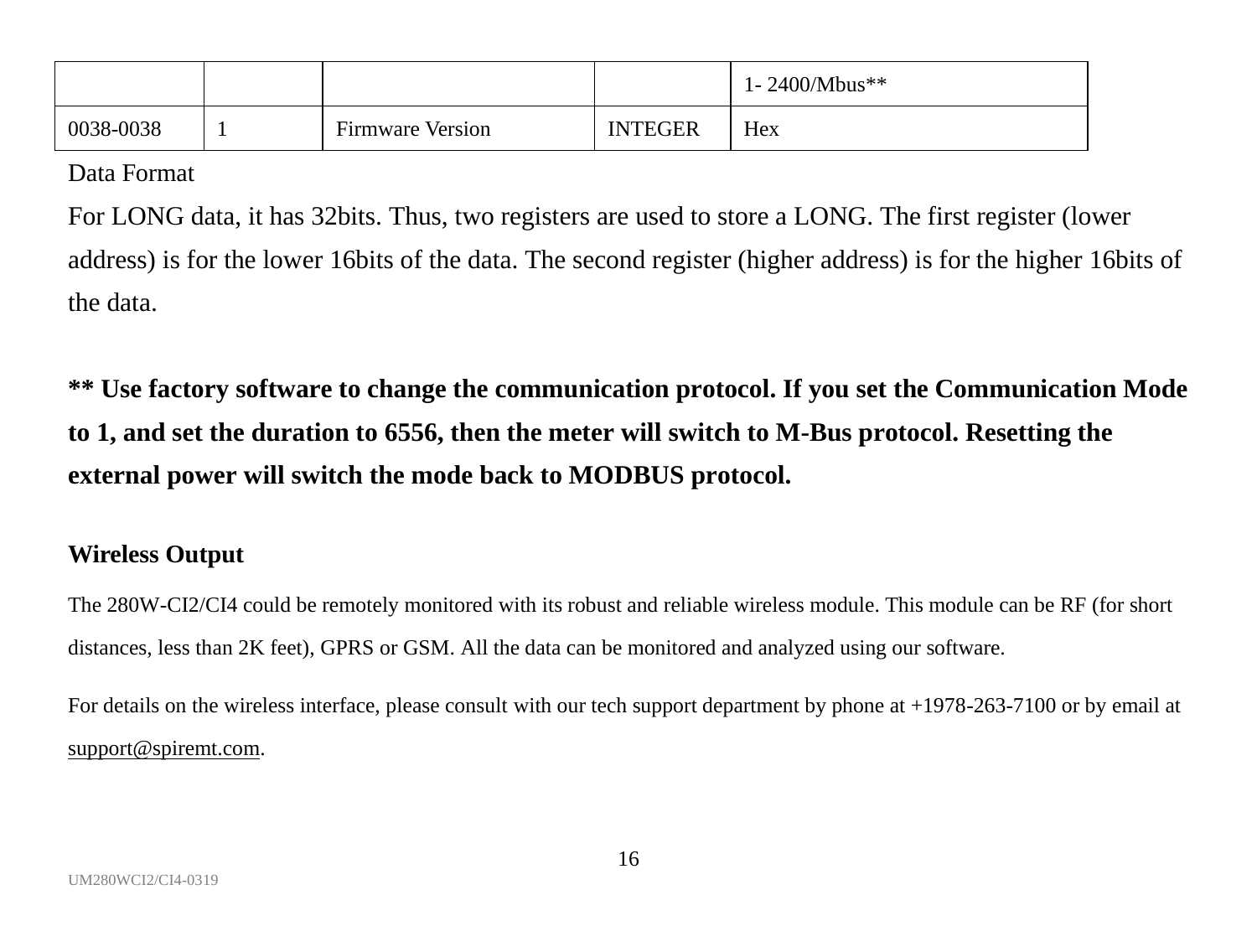### **VII. Notices for Installation**

- $\Diamond$  Flush pipes before installation to avoid gravels and other foreign objects:
- $\Diamond$  Install a valve and filter before the water meter:
- $\Diamond$  Do not touch the electrical part or pull wires to avoid damage during installation;
- $\Diamond$  Reserve an adequate space for maintenance during installation;
- $\diamond$  When the water meter is installed in a horizontal or inclined way, the ultrasonic flow probe on pipes shall be placed horizontally, and when installed in a vertical way, make sure the water flows from down to up.
- $\Diamond$  Please note that the arrow direction on the pipe shall be consistent with the water flow direction during installation;
- $\Diamond$  The joint washer shall be installed correctly to avoid misaligned washer blocking water and affecting accuracy of the water meter;
- $\Diamond$  The water meter shall not be installed at the place that may be affected by strong mechanical vibrations;
- $\Diamond$  Installation Figure:

#### **Special Notices:**

1. Be sure to install an on-off valve and filter before the water meter and another on-off valve is recommended after it for maintenance;

2. If the ultrasonic water meter is installed through flange, make sure the parallelism between water meter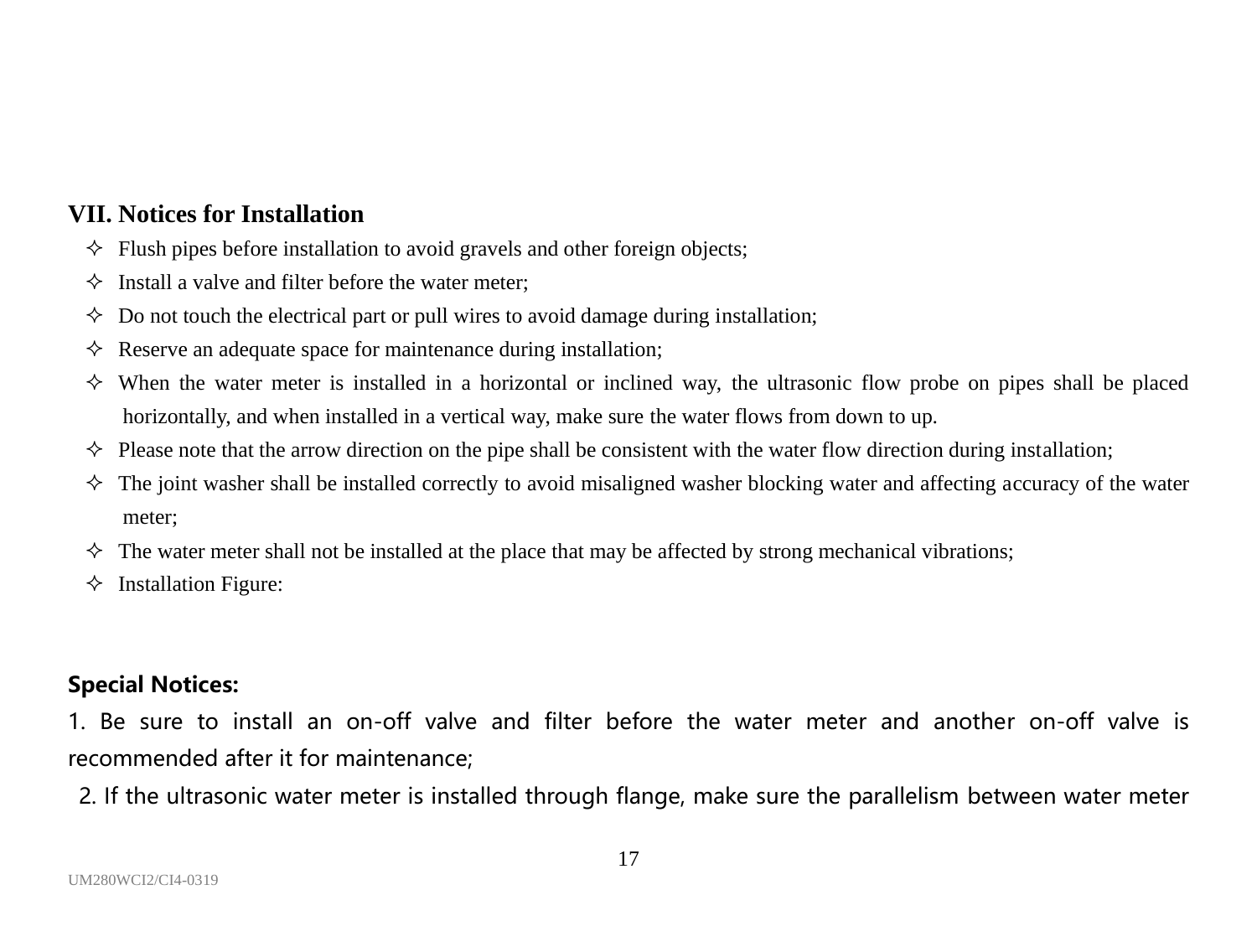flange and pipe flange is not more than 0.5% of flange outer diameter and is less than 2mm, otherwise it may result in damage to the water meter.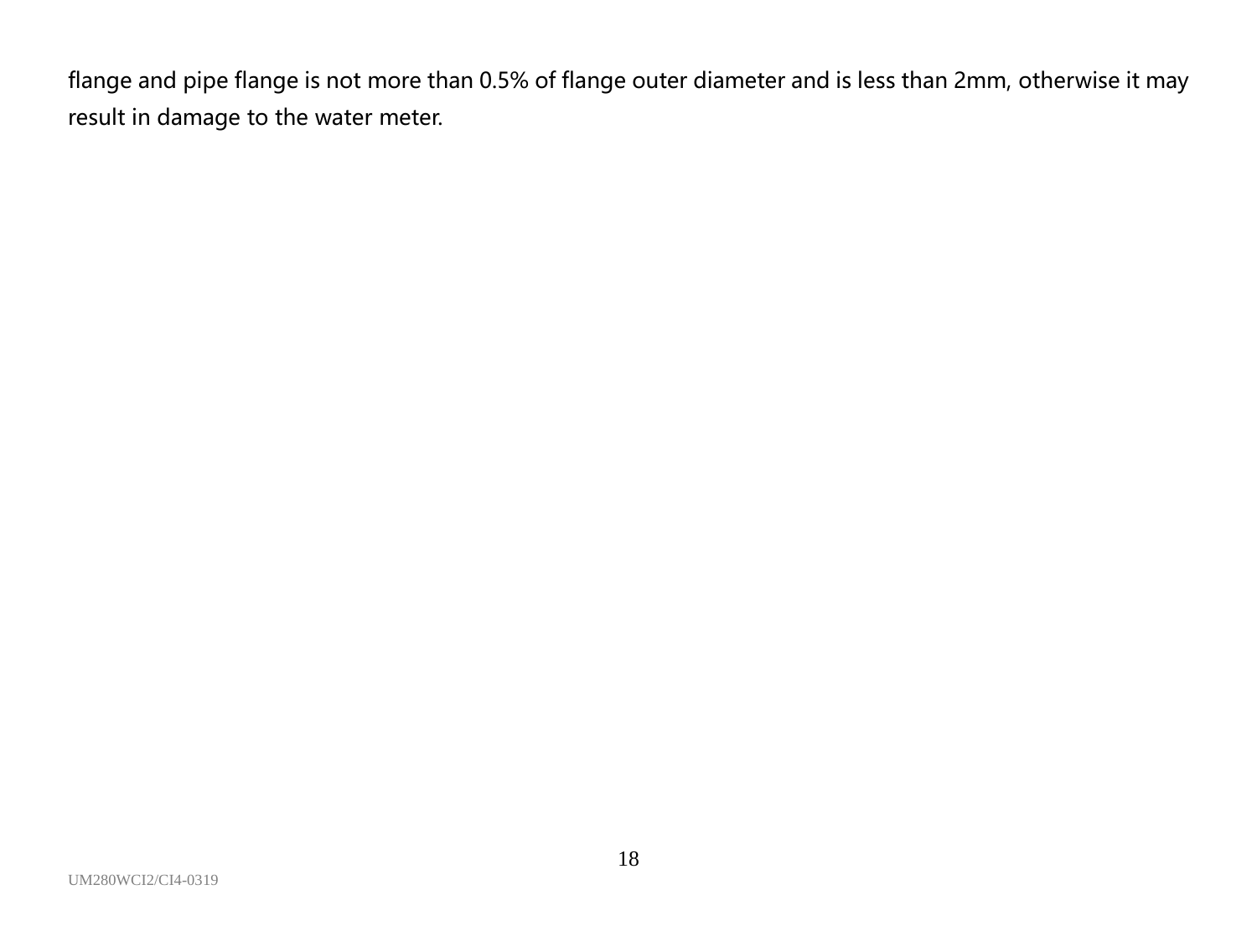

- $\Diamond$  Ensure a 5 times and a 3 times of straight-pipe run before and after the water meter, respectively, during installation;
- $\Diamond$  Do not test the water meter until the testing arrow flickers;
- $\Diamond$  The water meter shall refresh the display at every 8 seconds, and read the water meter (including the starting value and end value) 8 seconds at least after the valve is closed when test the water meter, otherwise the testing results may be affected;
- $\diamond$  Please make sure the medium flow is within the flow range of the water meter during test and use, otherwise it may result in damage to the water meter;
- $\Diamond$  In case of any malfunction (e.g. metering failed, etc.) during use, please contact the related management department immediately and do not repair it by yourself;
- $\Diamond$  The product is designed with a disposable anti-disassembly seal which shall be removed only by appointed personnel, or otherwise it shall be excluded from the free after-sales service.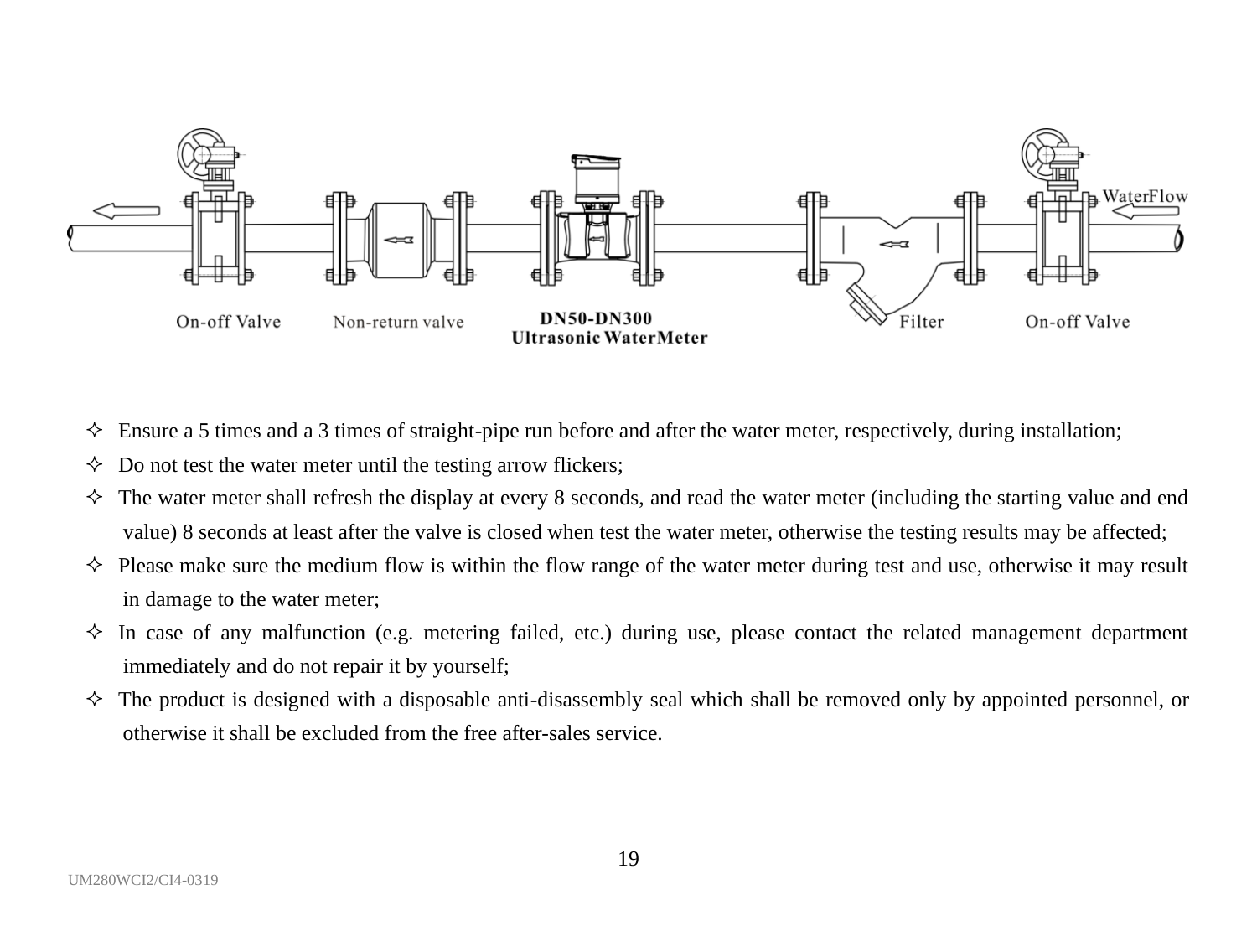#### **Warning:**

**The product contains disposable lithium batteries which shall be removed and replaced only by appointed personnel. If the batteries are replaced with incorrect ones, cut open or exposed to conductive materials, liquid or high temperature (higher than 55**℃**), etc., it may result in an explosion or personal injury. Please follow the local regulations to dispose the discarded or damaged batteries.**

#### **VIII. Product Recovery and Environmental Protection**

- $\Diamond$  For the purpose of environmental protection, we are making every effort to ensure that all materials used in the product can be recovered in an environmental-friendly way.
- $\Diamond$  Recover by Recovery Department: users can send the complete product to be recovered to the national\local recovery department with the material disposal recommendation form.
- $\Diamond$  Dispose by Metter: users can send the product to be recovered to Metter which commits to dispose the recovered product for free.
- $\Diamond$  Dispose by User: dismantle the product according to the material disposal recommendation form, and then send the dismantled parts to the national/local recovery department.

Material Disposal Recommendation Form: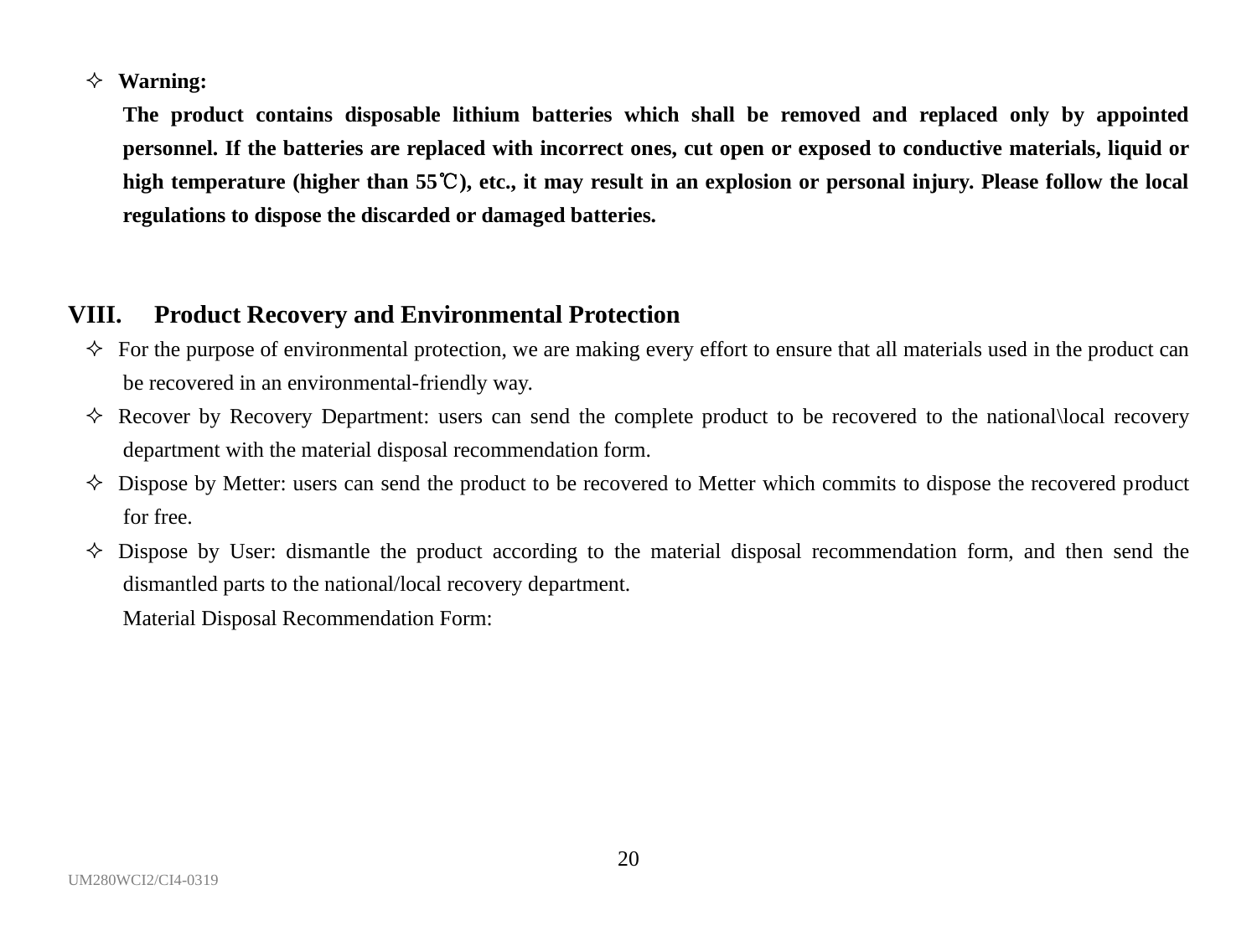| S/N | Name                   | Material                   | Recommended Disposal     | Remark |
|-----|------------------------|----------------------------|--------------------------|--------|
|     | Lithium Battery        | Lithium thionyl chloride   | Specialized battery      |        |
|     |                        |                            | recovery                 |        |
|     | <b>Printed Circuit</b> | Copper-plating epoxy resin |                          |        |
| 2   | Board                  | laminate                   | Scrap metal recovery     |        |
| 3   | <b>LCD</b>             | Glass and liquid crystal   | Specialized LCD recovery |        |
| 4   | Shell                  | Stainless steel            | Scrap metal recovery     |        |
| 5   | Pipe                   | Ductile iron               | Scrap metal recovery     |        |
| 6   | Other Plastic Parts    | Plastic-injected plastic   | Plastic recovery         |        |
|     | Package                | Tri-wall corrugated paper  | Paper board recovery     |        |

## **IX. Technical support**

Any questions, please contact:

Tel: +1 978 263 7100 Fax: +1 978 418 9170

Email: support@spiremt.com